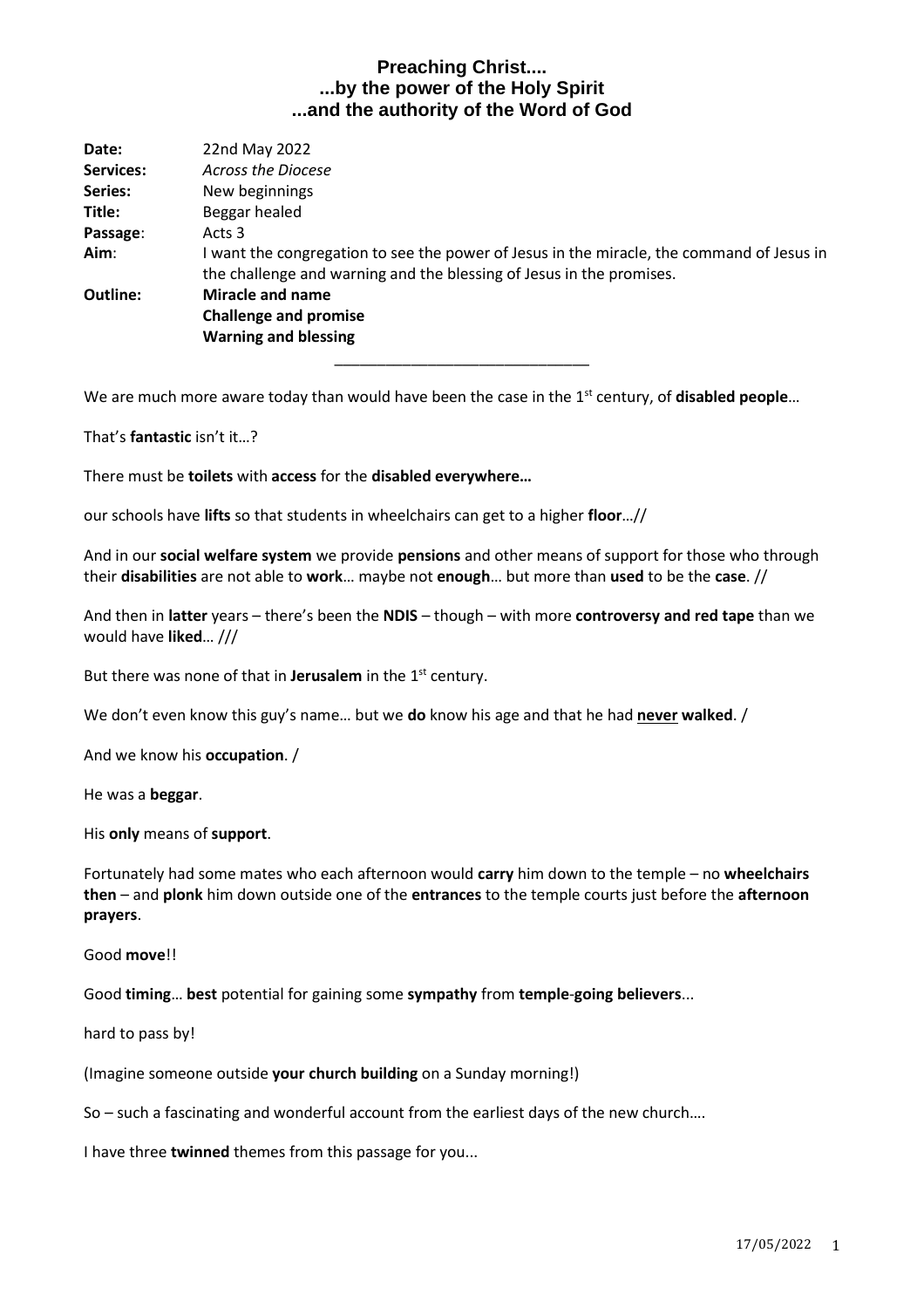- 1. A **miracle** and a **name**
- 2. A **challenge** and a **promise**
- 3. A **warning** and a **blessing**

#### **1. A MIRACLE AND A NAME**

Susan and I sat in a **refurbished bar** one Friday afternoon overlooking the Queen St mall in **Brisbane**

It's **fascinating** to see people **coming and going**...

People on their way home from **work**...

**Couples holding hands...** 

**School kids** revelling in **Friday afternoon** with the anticipation of the **weekend ahead**

And lots of people around us enjoying an **early** drink or **dinner** for **Friday night**.

I saw a **couple** of different men at varying times in **wheelchairs**.

One with great **power** wheeling his chair up the **hill by hand**

Another one – with a motorised chair – **negotiating** through the **crowds**

And I thought – what if **Peter** and **John** – very **key** early church **leaders** – what if they were **here**...? //

What if one of these people in the Queen st mall was suddenly able to walk again – what would be their reaction – let alone the reaction of the crowd!

**imagine** would be like for someone who had never **walked** before, what it to **find** their **legs**...!?

**Peter** had wanted to engage with him – v4 – '**look at us'**

The man was keen – he was expecting Peter and John had some **money** for him.

But **no,** Peter had something **far more valuable** that **afternoon**.

This **particular** afternoon this man would remember for the **rest of his life**.

"**Silver** or **gold** I do **not** have, but what I **have** I **give** you. In the name of **Jesus Christ** of **Nazareth**, **walk**"

Imagine what those around who heard Peter say this: they're are thinking – **is this guy for real**? //

But Peter helps him **up**!

As he gets up v7 – the man's **ankles** become **strong**.

And he walks with them into the **temple courts** – and now he's **walking** and **jumping** and **praising God**!

How **brilliant** is this!! // Complete and utter miracle.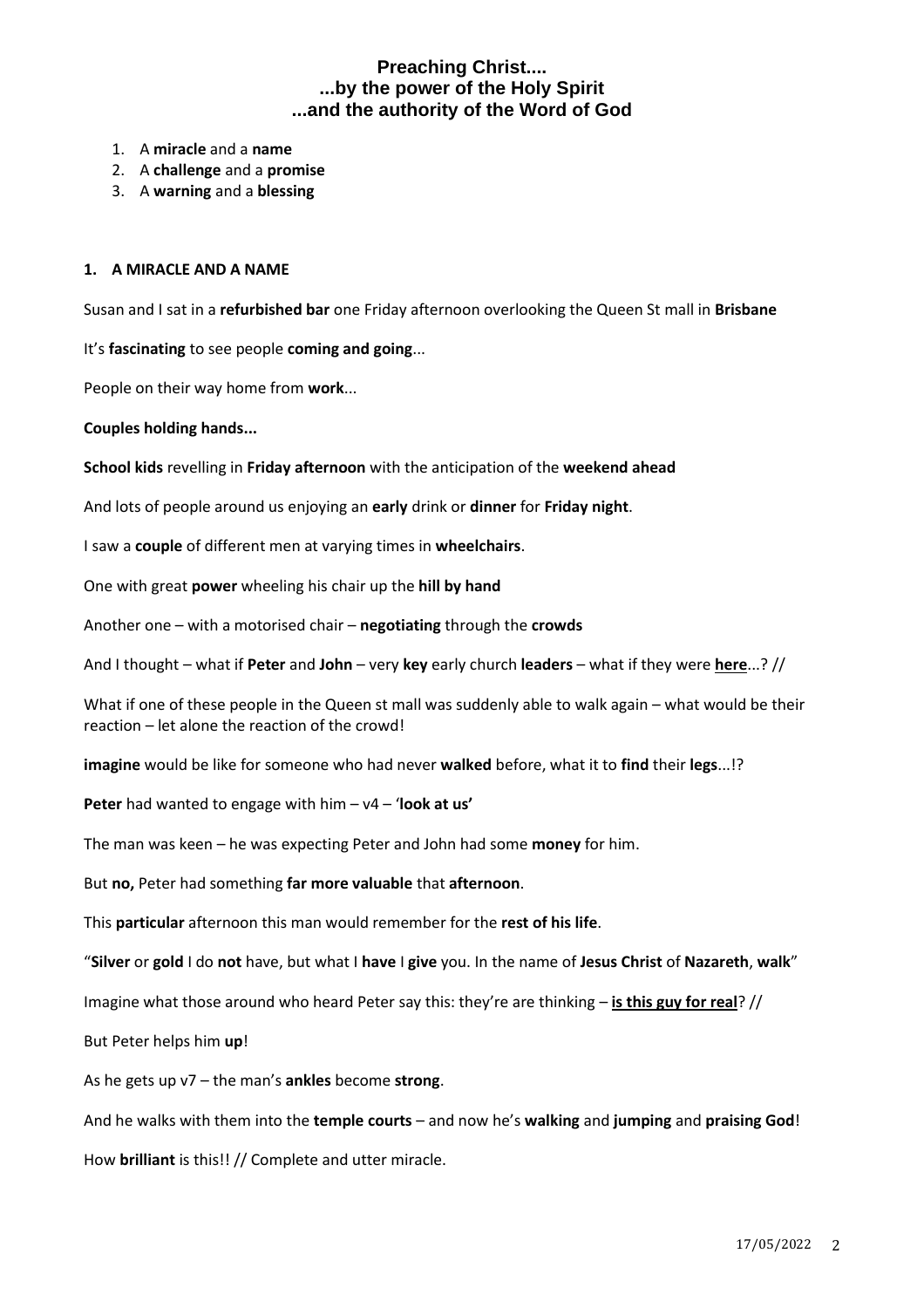When people recognised him – "hang on – that's that guy who is always begging at the temple gate in the afternoons.. that's **him** – see him **now.**.."

...they're all filled v9 – with **wonder** and **amazement**!

We would say – **they were blown away**!

And wouldn't **you** be if you were there!? ///

Do you **believe** this? Could it have **happened**? //

If you live in a universe where you think nothing out of the ordinary – nothing super natural can *ever* happen – then you will have **trouble** here... and you'll be working to come up with some **other** explanation.

But if your world view **allows** for the extraordinary – the **supernatural** – the **unexpected**... then you'll accept that this **happened** just as we **read it..**

The **explanation**?

It's the **work** of **God – a miracle**

our first twinned theme? – a **miracle** and a **name**

... Peter made it absolutely clear when he gave the command – *v6 – what I have I give you... in the name of Jesus Christ of Nazareth... WALK*

In the **name** of **Jesus**.

In the **power** of **Jesus**.

**Through** Jesus, **because** of Jesus...

Not in **MY** name or **my** power... //

If you do something in someone's **name** – pick up a parcel from the **post office** or **sign** for something at the **door** – it's as if **they have done** it...

This man **walked**, through the **power** of **Jesus**.

We cannot separate the **miracle** from the **name**...

And there is a little **audio visual here**...

Jesus is in the business of making **sick people / whole**

Of **restoring** things to how they **should be**

Here's a glimpse of **two things**... //

....of what Jesus **does** in the life of believers *spiritually* – he **restores spiritually broken people**... //

...and it is also a glimpse of what he will do when he returns **literally**.... in the **new heavens and new earth to come** – everyone will be restored - **no one** will be **sick** or **sad** or **disabled** or even **die**!! //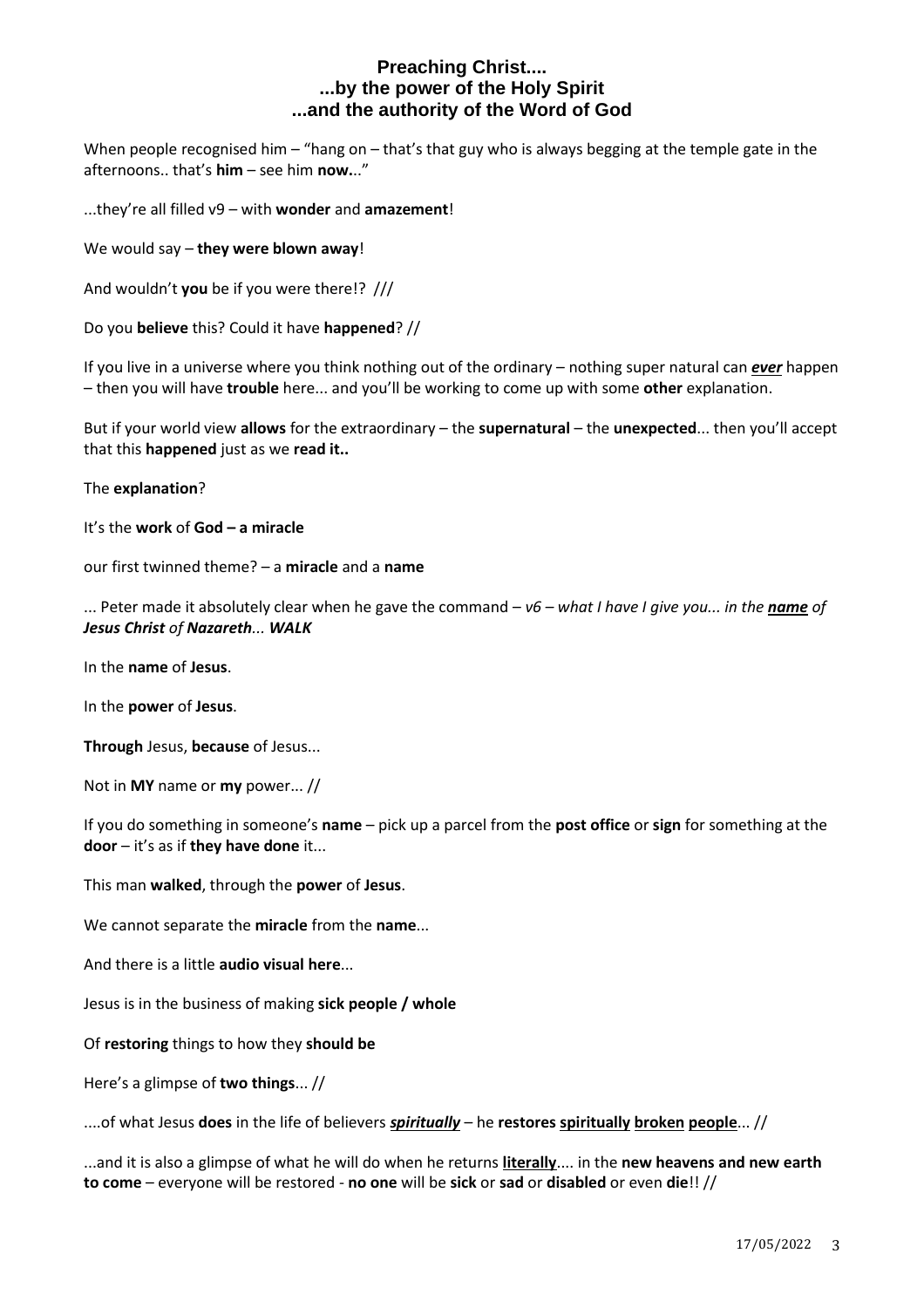Well this great miracle sparks some **fuss** as you would imagine... so we look at our next **twinned theme**...

#### **2. A CHALLENGE AND A PROMISE**

You can imagine the **interest** – the **fascination** – the **curiosity** - can't you?

I remember walking around near circular quay in Sydney a few years back, when this contortionist was climbing into a box about this **big**...

It was absolutely **astonishing**... I kept on thinking – this can't work - **surely**...

And then **little** by **little** – every last bit of **her** was in the **box** and the door **closed**... //

Well – this wasn't a *miracle* – but it was pretty **amazing** and drew a great **crowd** of people who loved the **spectacle**...

As the lady climbed out we **clapped** and **cheered** – and she asked for **money** in her **bowl**..>! // – but it was clear all the **glory** went to **her**...! //

Well I imagine that this disabled man now **up** and **about walking** and **leaping** drew a **similar crowd** – similar **curiosity**...!

But let's look at what **happened**... /at what **Peter** had to **say**:

...v12 *men of Israel, why does this surprise you? Why do you stare at us as if by our own power or godliness we had made this man walk? The God of Abraham, Isaac and Jacob, the God of our fathers, has glorified his servant Jesus. You handed him over to be killed and you disowned him before Pilate, though he had decided to let him go. You disowned that Holy and Righteous One and asked that a murderer be released to you. You killed the author of life, but God raised him from the death. We are witnesses of this. By faith in the name of Jesus, this man who whom you see and know was made strong. It is Jesus' name and the faith that comes through him that has given this complete healing as you can all see.*

Peter says – no no no – it's not about **me**... I've not **done this**! /

It's all about **Jesus**... it's in **Jesus'** name – that's I said when I **told** the man to **walk**.

Yes that same Jesus **you disowned**.

That same Jesus you **killed**!!

That same Jesus God **raised**!

That same Jesus we **all saw alive again**...

**HE** gave this man this healing!

And this healing you've seen today – is a demonstration to you that Jesus is indeed ALIVE!!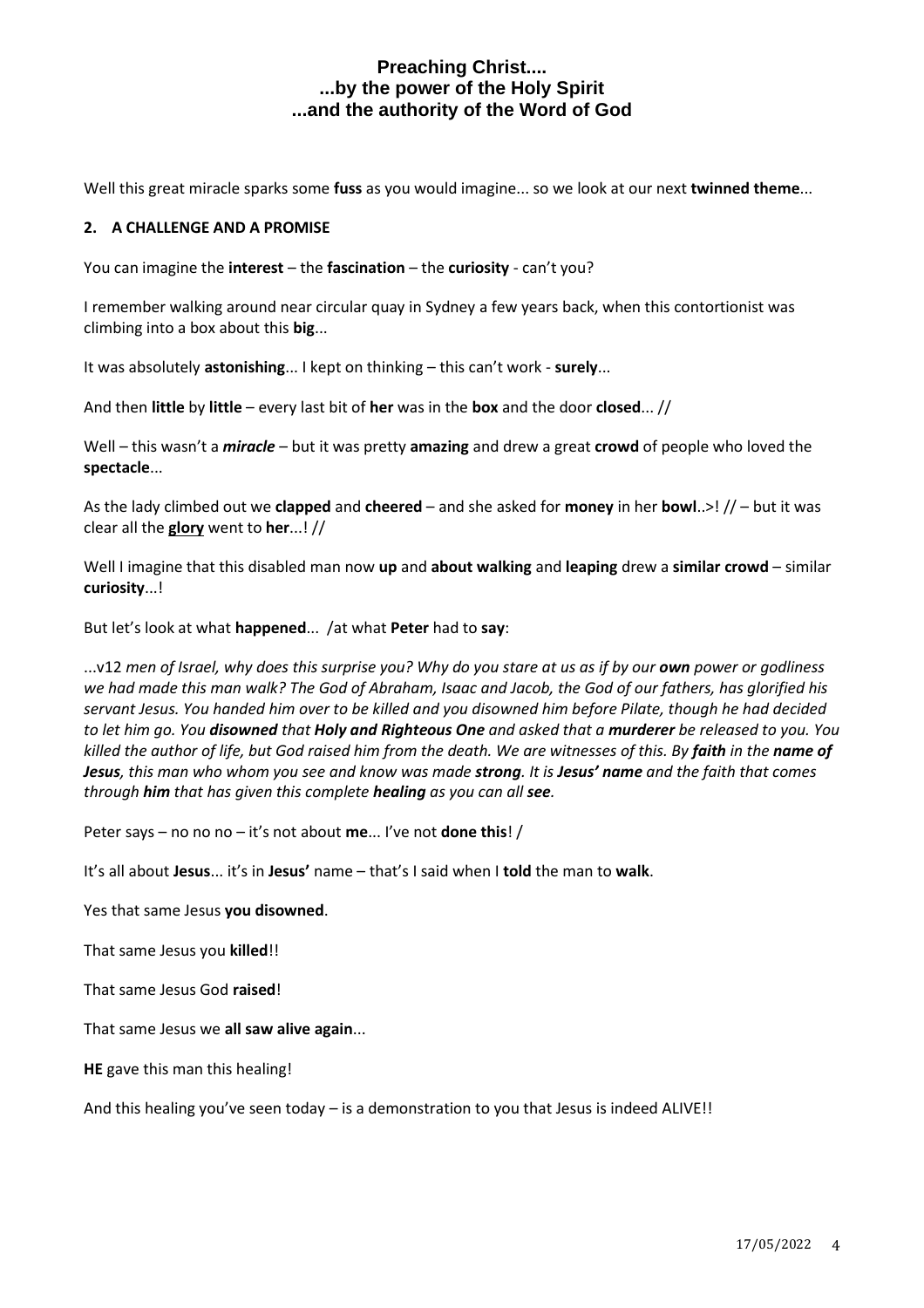So what's the **challenge** and the **promise** Peter then **gives**?

He's just given them a **reality check**.

They killed the **author of life...**

Do you see what he's **saying** to them?

You killed our **Maker**... you did away with the **Creator**..>!

So here's the **challenge**...

v19 – **repent**, and **turn to God.**

**That's** the challenge...

Maybe **there's** a reality check needed for some **here** today

That is... you've not accorded God his rightful place as **Lord** – as leader – of your lives...

You've (as it were) done **away** with him as **God**...

And the challenge for you today is also – to **repent** and **turn to God**

To stop living **without** him; to stop leaving him on the **back burner** or **side line**... and put him as **first** – as **central**...

And **here's** the promise...

v19 – *that your sins may be wiped out, that times of refreshing may come from Lord...*

what an **amazing** and **precious promise**!

That when **anyone** turns **back** to God... (**first** time – or **again**!)...

…sins are **wiped out...** on the **basis** of Jesus' **death**... **taken** – **utterly** and **completely** – **gone**...

And times of **refreshing** will come from the **Lord**... ///

People are in **need** of **refreshing**...

Weighed down by all sorts of worries... **financial stress**, **family sadness**, **sickness**, **loss**....

Weighed down sometimes by the implications of their **foolishness** or the **results** of their **irresponsibility**...

But by turning **back** to **God**...

...there can he **assurance** of **sins forgiven**

... and the glorious **reality** of times of **refreshment**. /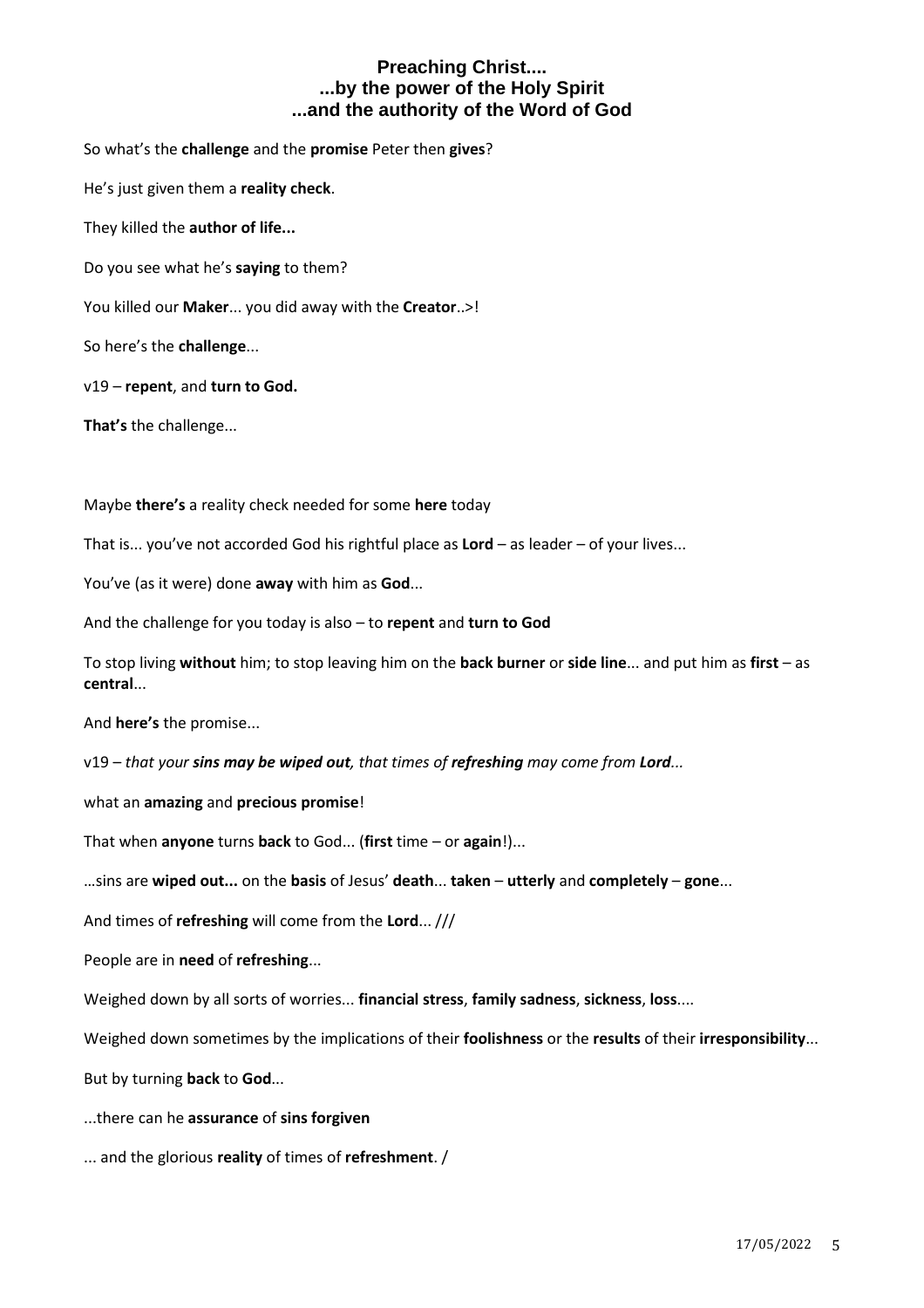Third twinned theme

So – a miracle and a name; a challenge and a promise; third…

#### **3. A warning and a blessing**

Peter wants to put the **ministry** of **Jesus** and the **healing** of this **man** in a **larger context.**

He wants people to see the **big picture**. ///

Ever stood up really close to a **tapestry**?

All you see is different **threads** of varying colours **woven** in and **out**... and you can't really make much **sense** of it...

But then when you stand **back** and see the **tiny square inch** you were looking at in the context of the **whole** – when you see the **big picture** – you understand what was **happening** in **your small corner**

Peter says – look – the **coming** of **Jesus** is all of a **piece** – all in **line** with all the **prophets** from of **old**.

– **this whole Jesus story** – has not occurred in some way that is **distinct** and **separate** from your **historic faith**!

In fact your hero **Moses** spoke of the one who was to come... and here was his **warning***:* – v23- *anyone who does not listen to him will be completely cut off from among his people...*

Peter **warned** the people – **listen** to **Jesus** – the risen Jesus is the one who **pulled off** this **miracle** /// **sit up** and **take notice.**

There are **consequences** if you keep on **ignoring** and **pushing him** to one **side**!

It may be a while since you pulled out the **Bible** you've had for a long time...

...but I want to encourage you to **listen** to **Jesus**... by reading one of the gospels... //

You may not have read it since **school** or **Sunday school**. You may need an **updated** version – but to listen **again** to **Jesus** will be **life giving** and **life changing**! //

#### **Warning** and **blessing**

...the **blessing**?

v26 – *when God raised up his servant [Jesus] he sent him to you to bless you by turning each of you from your wicked ways.*

That's not the usual way we **think** of **blessing**...

but the **blessing** is a **rescue** – **release** from **unhealthy** things in our lives which **trap** and **control** us...

there are **plenty** of people today who just can't shake **off** their old **ways** and bad **habits** and rebellious **behaviours**... **and they need rescuing...**!! (Bourke)